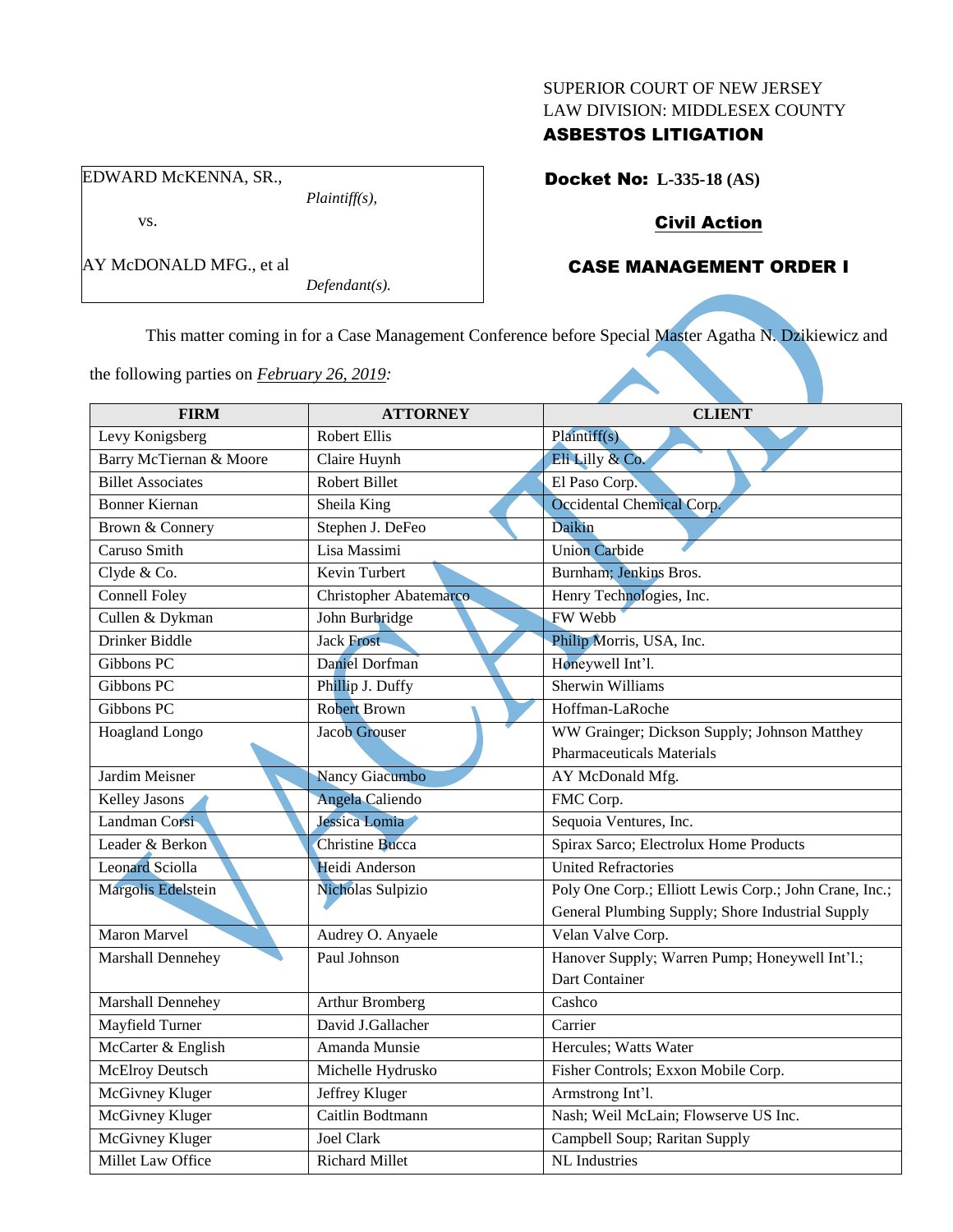| Montgomery McCracken | Albert Piccerilli      | <b>Atlantic City Electric</b>                  |
|----------------------|------------------------|------------------------------------------------|
| Nowell PA            | Linda Dunne            | <b>United Supply</b>                           |
| Pascarella DiVita    | Joshua Greeley         | Crane Co.; Trane US, Inc.; Ingersoll Rand Co.  |
| Porzio Bromberg      | Tanya Y. Shah          | EI DuPont de Nemours & Co.                     |
| Reilly McDevitt      | Hena Kumar             | Boise Cascade Co.; Cleaver Brooks; Aurora Pump |
| Segal McCambridge    | Michael Testa          | <b>Mannington Mills</b>                        |
| Segal McCambridge    | Dinesh Dadlani         | <b>Nestle</b>                                  |
| Speziali Greenwald   | Joanne Hawkins         | General Electric                               |
| Swartz Campbell      | Laura M. Bartow        | <b>Sunoco</b>                                  |
| Tanenbaum Keale      | Pamela R. Kaplan       | CBS Corp.                                      |
| Vasios Kelly         | <b>Brooke Anderson</b> | Johnson & Johnson                              |
| White & Williams     | Michael Toczyski       | Pharmacia                                      |
| Wilbraham Lawler     | Josette F. Spivak      | Viking Pump; Buffalo Pump; PSE&G Exelon        |

IT IS on this **4 th** day of **March, 2019**, *effective from the conference date;*

## **ORDERED** as follows:

Counsel receiving this Order through computerized electronic medium (E-Mail) shall be deemed by the court to have received a copy of the filed original court document. Any document served pursuant to this Order shall be deemed to be served by mail pursuant to *R*.1:5-2.

Defense counsel shall notify plaintiff's counsel within thirty (30) days of the date of this Order if their client was incorrectly named in the Complaint. Counsel may be barred from raising this defense at a later time for failure to comply.

Any jurisdictional motions must be filed in accordance with the Court Rules or be waived.

Any *forum non conveniens* motions must be filed as soon as practicable; once sufficient discovery is conducted so that the motion may be properly brought.

### **DISCOVERY**

| March 15, 2019 | Plaintiff shall serve answers to standard interrogatories by this date.                                                                                                                                     |
|----------------|-------------------------------------------------------------------------------------------------------------------------------------------------------------------------------------------------------------|
| April 1, 2019  | Defendants shall serve answers to standard interrogatories by this date.                                                                                                                                    |
| April 19, 2019 | Plaintiff shall propound supplemental interrogatories and document requests by this date.                                                                                                                   |
| May 20, 2019   | Defendants shall serve answers to supplemental interrogatories and document requests by this<br>date.                                                                                                       |
| April 19, 2019 | Defendants shall propound supplemental interrogatories and document requests by this date.                                                                                                                  |
| May 20, 2019   | Plaintiff shall serve answers to supplemental interrogatories and document requests by this<br>date.                                                                                                        |
| July 1, 2019   | Plaintiff depositions shall be conducted by this date. Plaintiff's counsel shall contact the<br>Special Master within one week of this deadline if plaintiff depositions are not completed by<br>this date. |

 $\_$  , and the set of the set of the set of the set of the set of the set of the set of the set of the set of the set of the set of the set of the set of the set of the set of the set of the set of the set of the set of th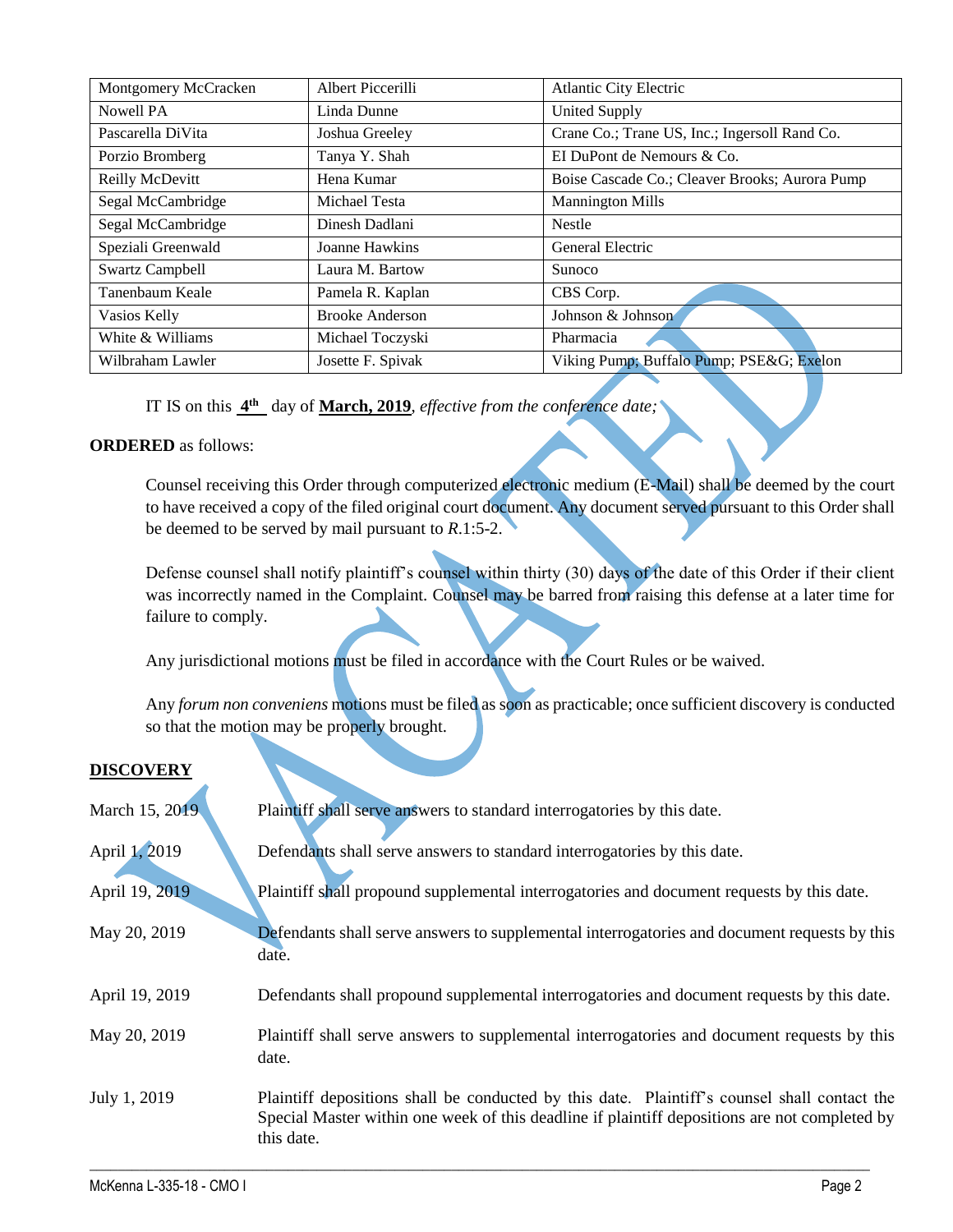- December 2, 2019 Fact discovery, including depositions, shall be completed by this date. Plaintiff's counsel shall contact the Special Master within one week of this deadline if all fact discovery is not completed.
- December 2, 2019 Depositions of corporate representatives shall be completed by this date.

#### **EARLY SETTLEMENT**

January 3, 2020 Settlement demands shall be served on all counsel and the Special Master by this date.

#### **MEDICAL EXPERT REPORT**

| March 15, 2019    | Plaintiff shall serve executed medical and social security authorizations (along with answers     |
|-------------------|---------------------------------------------------------------------------------------------------|
|                   | to interrogatories) by this date.                                                                 |
| March 15, 2019    | Plaintiff shall serve a diagnostic medical report and any medical records in plaintiff's          |
|                   | possession by this date.                                                                          |
| January 3, 2020   | Plaintiff shall serve medical expert reports by this date.                                        |
| January 3, 2020   | Upon request by defense counsel, plaintiff is to arrange for the transfer of pathology specimens  |
|                   | and x-rays, if any, by this date.                                                                 |
|                   |                                                                                                   |
| February 28, 2020 | Defendants shall identify its medical experts and serve medical reports, if any, by this date. In |
|                   | addition, defendants shall notify plaintiff's counsel (as well as all counsel of record) of a     |
|                   | joinder in an expert medical defense by this date.                                                |

## **LIABILITY EXPERT REPORTS**

December 16, 2019 Plaintiff shall identify its liability experts and serve liability expert reports by this date or waive any opportunity to rely on liability expert testimony.

February 28, 2020 Defendants shall identify its liability experts and serve liability expert reports, if any, by this date or waive any opportunity to rely on liability expert testimony.

# **"ACCUTANE" MOTIONS**

*(Thurs.)* April 9, 2020 Summary judgment motions shall be filed no later than this date.

May 8, 2020 Last return date for summary judgment motions.

### **SUMMARY JUDGMENT MOTION PRACTICE**

May 8, 2020 Plaintiff's counsel shall advise, in writing, of intent not to oppose motions by this date.

 $\_$  , and the set of the set of the set of the set of the set of the set of the set of the set of the set of the set of the set of the set of the set of the set of the set of the set of the set of the set of the set of th

- May 22, 2020 Summary judgment motions shall be filed no later than this date.
- June 19, 2020 Last return date for summary judgment motions.